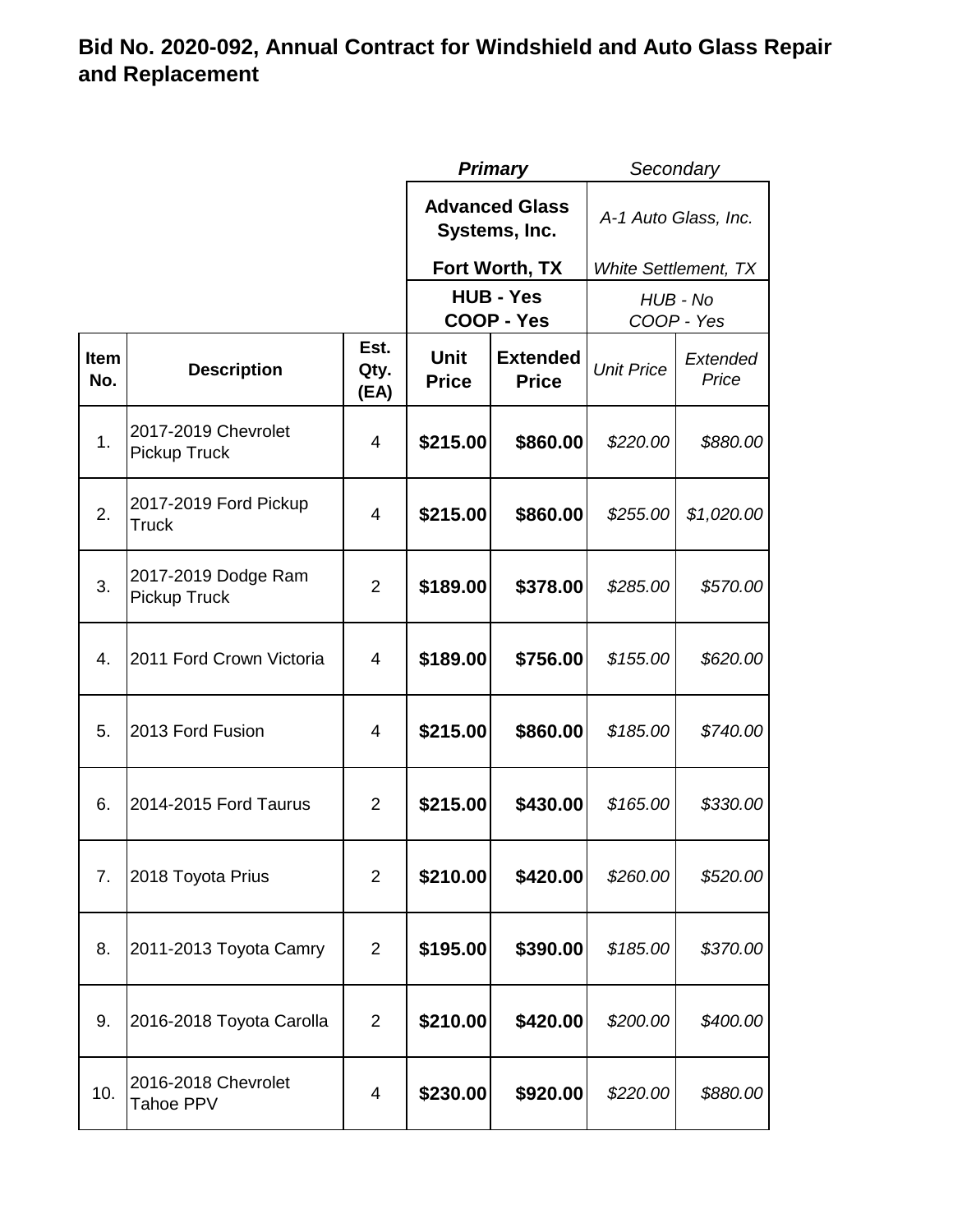|             |                                             |                      | <b>Primary</b>                         |                                 | Secondary                   |                   |
|-------------|---------------------------------------------|----------------------|----------------------------------------|---------------------------------|-----------------------------|-------------------|
|             |                                             |                      | <b>Advanced Glass</b><br>Systems, Inc. |                                 | A-1 Auto Glass, Inc.        |                   |
|             |                                             |                      |                                        | Fort Worth, TX                  | <b>White Settlement, TX</b> |                   |
|             |                                             |                      | <b>HUB - Yes</b><br><b>COOP - Yes</b>  |                                 | HUB - No<br>COOP - Yes      |                   |
| Item<br>No. | <b>Description</b>                          | Est.<br>Qty.<br>(EA) | <b>Unit</b><br><b>Price</b>            | <b>Extended</b><br><b>Price</b> | <b>Unit Price</b>           | Extended<br>Price |
| 11.         | 2018-2019 Ford Explorer<br><b>PPV</b>       | 4                    | \$260.00                               | \$1,040.00                      | \$425.00                    | \$1,700.00        |
| 12.         | 2018-2019 Ford Explorer                     | $\overline{4}$       | \$260.00                               | \$1,040.00                      | \$425.00                    | \$1,700.00        |
| 13.         | 2018-2019 Chevrolet<br>Express 15 Passenger | 4                    | \$210.00                               | \$840.00                        | \$195.00                    | \$780.00          |
| 14.         | 2017 Ford Transit Cargo                     | $\overline{2}$       | \$269.00                               | \$538.00                        | \$275.00                    | \$550.00          |
| 15.         | 2018 Dodge Grand<br>Caravan 7 Passenger     | $\overline{2}$       | \$225.00                               | \$450.00                        | \$320.00                    | \$640.00          |
| 16.         | Windshield Chip Repair                      | 10                   | \$40.00                                | \$400.00                        | \$39.95                     | \$399.50          |
| 17.         | Urethane                                    | 10                   | \$17.50                                | \$175.00                        | \$18.00                     | \$180.00          |
|             | <b>Total Bid</b>                            |                      | \$10,777.00                            |                                 | \$12,279.50                 |                   |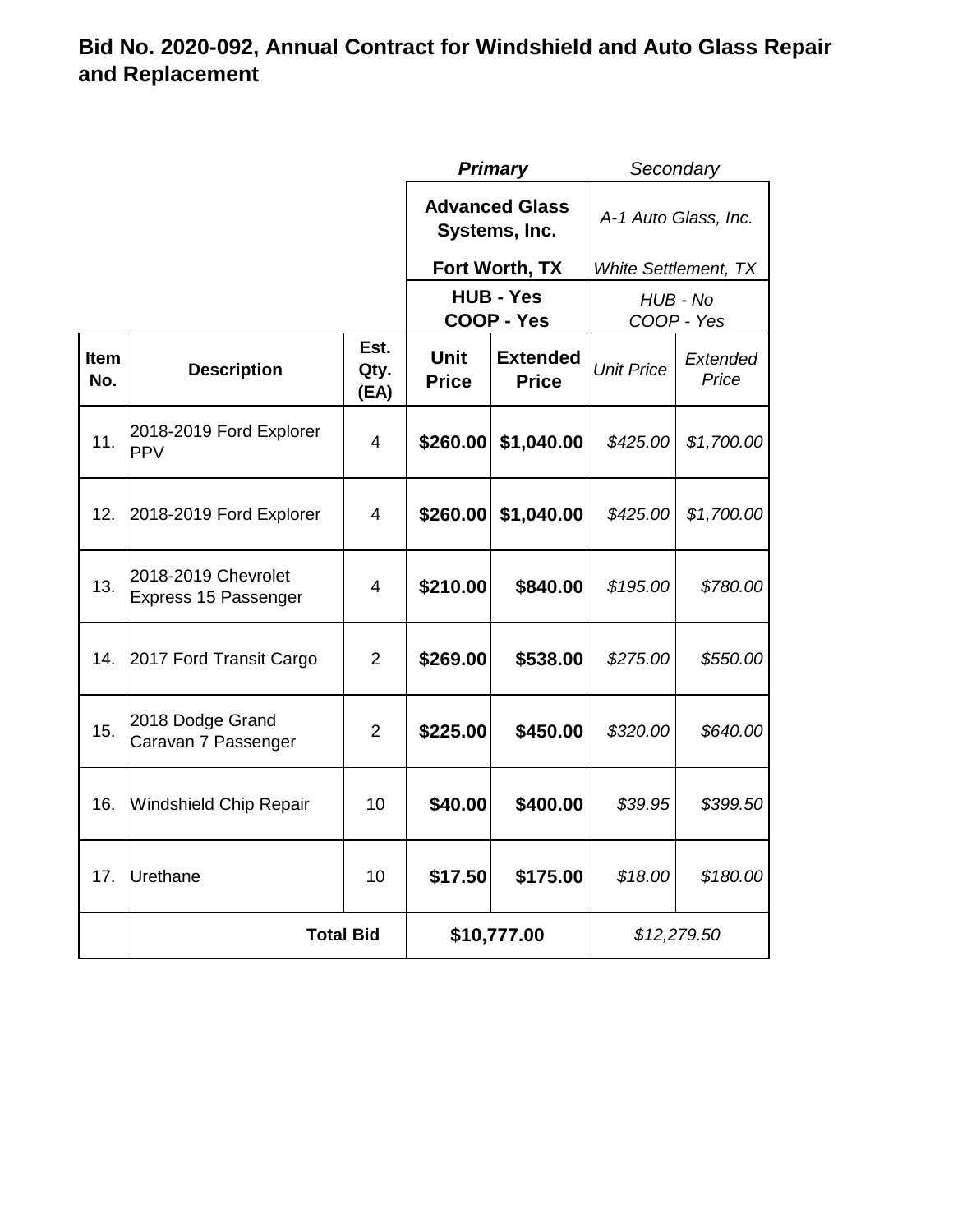|                    |                                                     |                      | Secondary<br><b>Primary</b>                                    |                |                        |                   |
|--------------------|-----------------------------------------------------|----------------------|----------------------------------------------------------------|----------------|------------------------|-------------------|
|                    |                                                     |                      | <b>Advanced Glass</b><br>Systems, Inc.                         |                | A-1 Auto Glass, Inc.   |                   |
|                    |                                                     |                      |                                                                | Fort Worth, TX | White Settlement, TX   |                   |
|                    |                                                     |                      | <b>HUB - Yes</b><br><b>COOP - Yes</b>                          |                | HUB - No<br>COOP - Yes |                   |
| <b>Item</b><br>No. | <b>Description</b>                                  | Est.<br>Qty.<br>(EA) | <b>Unit</b><br><b>Extended</b><br><b>Price</b><br><b>Price</b> |                | <b>Unit Price</b>      | Extended<br>Price |
| 18.                | Recalibration                                       | 1                    | \$150.00                                                       | \$150.00       | \$75.00                | \$75.00           |
| 19.                | <b>Hourly Labor Rate</b>                            | 1                    | \$39.00                                                        | \$39.00        | \$75.00                | \$75.00           |
| 20.                | Percentage Markup for<br><b>Parts and Materials</b> |                      | 30%                                                            |                | 0%                     |                   |
| 21.                | Discount Percentage for<br><b>Items Not Listed</b>  |                      | 30%                                                            |                |                        | 0%                |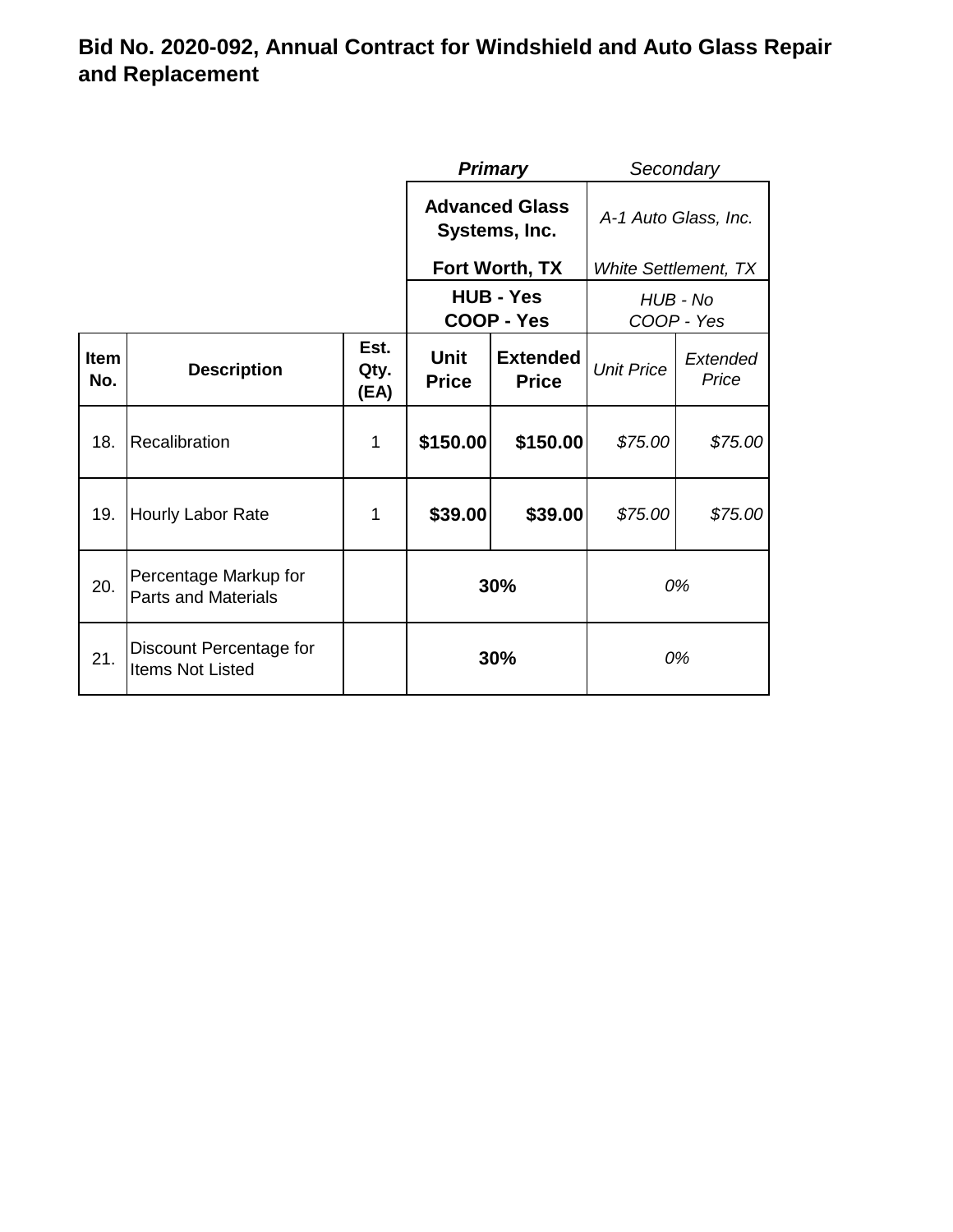|             |                                       |                      | All Star Glass Inc.<br>d/b/a Five Star Glass<br>Inc. |                                 | <b>Abstract Auto Glass</b>  |                                 |
|-------------|---------------------------------------|----------------------|------------------------------------------------------|---------------------------------|-----------------------------|---------------------------------|
|             |                                       |                      |                                                      | San Diego, CA                   | Fort Worth, TX              |                                 |
|             |                                       |                      |                                                      | HUB - No                        |                             | HUB - No                        |
| Item<br>No. | <b>Description</b>                    | Est.<br>Qty.<br>(EA) | <b>Unit</b><br><b>Price</b>                          | <b>Extended</b><br><b>Price</b> | <b>Unit</b><br><b>Price</b> | <b>Extended</b><br><b>Price</b> |
| 1.          | 2017-2019 Chevrolet<br>Pickup Truck   | $\overline{4}$       | \$236.96                                             | \$947.84                        | \$411.75                    | \$1,647.00                      |
| 2.          | 2017-2019 Ford Pickup<br><b>Truck</b> | $\overline{4}$       | \$279.98                                             | \$1,119.92                      | \$432.85                    | \$1,731.40                      |
| 3.          | 2017-2019 Dodge Ram<br>Pickup Truck   | 2                    | \$265.24                                             | \$530.48                        | \$387.30                    | \$774.60                        |
| 4.          | 2011 Ford Crown Victoria              | $\overline{4}$       | \$201.53                                             | \$806.12                        | \$336.45                    | \$1,345.80                      |
| 5.          | 2013 Ford Fusion                      | 4                    | \$317.56                                             | \$1,270.24                      | \$623.85                    | \$2,495.40                      |
| 6.          | 2014-2015 Ford Taurus                 | 2                    | \$249.20                                             | \$498.40                        | \$381.85                    | \$763.70                        |
| 7.          | 2018 Toyota Prius                     | 2                    | \$326.16                                             | \$652.32                        | \$607.00                    | \$1,214.00                      |
| 8.          | 2011-2013 Toyota Camry                | 2                    | \$240.15                                             | \$480.30                        | \$347.45                    | \$694.90                        |
| 9.          | 2016-2018 Toyota Carolla              | $\overline{2}$       | \$310.34                                             | \$620.68                        | \$529.00                    | \$1,058.00                      |
| 10.         | 2016-2018 Chevrolet<br>Tahoe PPV      | $\overline{4}$       | \$304.28                                             | \$1,217.12                      | \$588.90                    | \$2,355.60                      |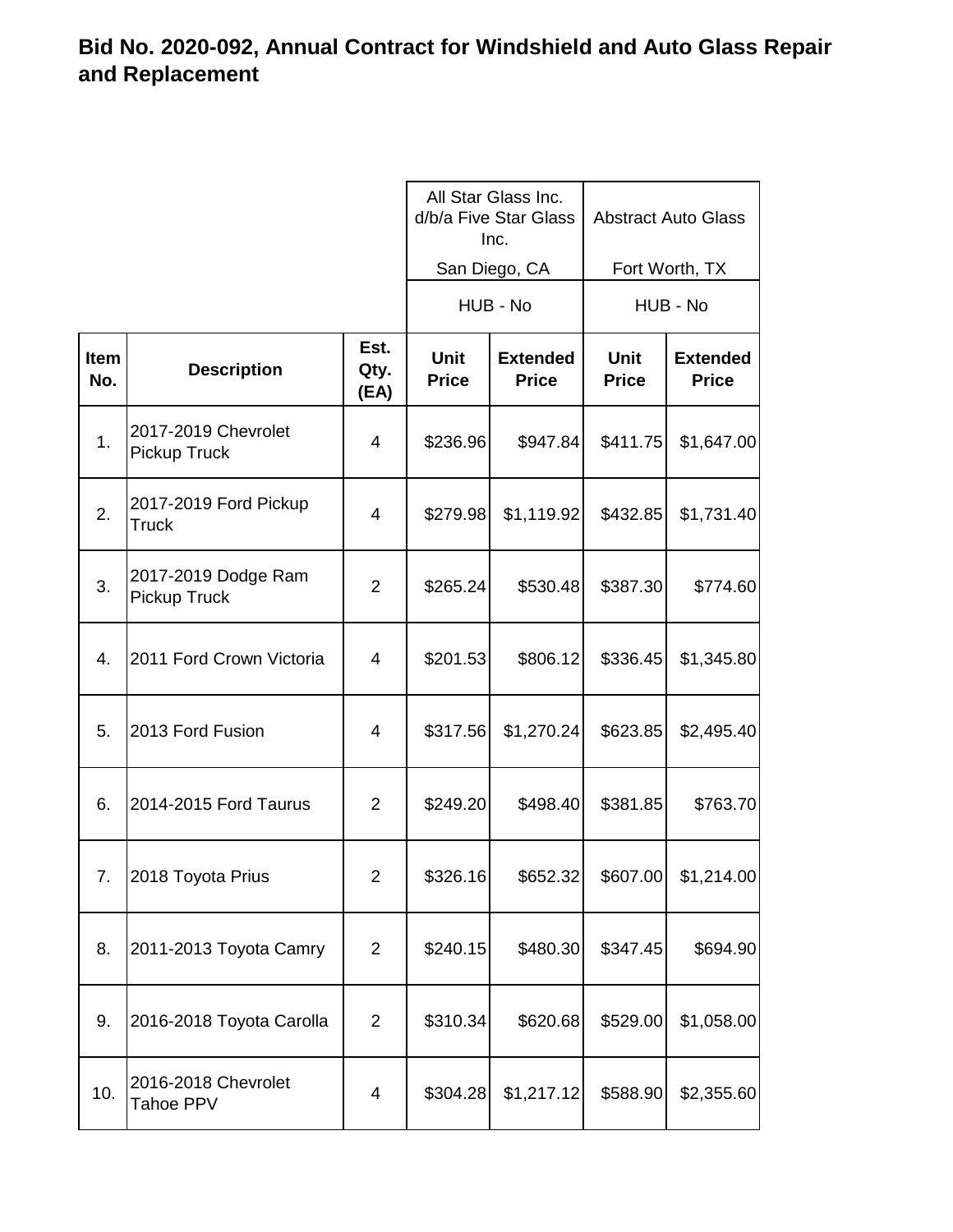|             |                                             |                      | All Star Glass Inc.<br>d/b/a Five Star Glass<br>Inc. |                                 | <b>Abstract Auto Glass</b>  |                                 |
|-------------|---------------------------------------------|----------------------|------------------------------------------------------|---------------------------------|-----------------------------|---------------------------------|
|             |                                             |                      |                                                      | San Diego, CA                   | Fort Worth, TX              |                                 |
|             |                                             |                      |                                                      | HUB - No                        | HUB - No                    |                                 |
| Item<br>No. | <b>Description</b>                          | Est.<br>Qty.<br>(EA) | <b>Unit</b><br><b>Price</b>                          | <b>Extended</b><br><b>Price</b> | <b>Unit</b><br><b>Price</b> | <b>Extended</b><br><b>Price</b> |
| 11.         | 2018-2019 Ford Explorer<br><b>PPV</b>       | 4                    | \$192.65                                             | \$770.60                        | \$495.50                    | \$1,982.00                      |
| 12.         | 2018-2019 Ford Explorer                     | 4                    | \$310.06                                             | \$1,240.24                      | \$495.50                    | \$1,982.00                      |
| 13.         | 2018-2019 Chevrolet<br>Express 15 Passenger | 4                    | \$193.32                                             | \$773.28                        | \$425.00                    | \$1,700.00                      |
| 14.         | 2017 Ford Transit Cargo                     | $\overline{2}$       | \$364.16                                             | \$728.32                        | \$692.00                    | \$1,384.00                      |
| 15.         | 2018 Dodge Grand<br>Caravan 7 Passenger     | 2                    | \$269.42                                             | \$538.84                        | \$754.25                    | \$1,508.50                      |
| 16.         | <b>Windshield Chip Repair</b>               | 10                   | \$49.00                                              | \$490.00                        | \$125.00                    | \$1,250.00                      |
| 17.         | Urethane                                    | 10                   | <b>No</b><br>Charge                                  | <b>No</b><br>Charge             | \$40.00                     | \$400.00                        |
|             | <b>Total Bid</b>                            |                      | \$12,684.70                                          |                                 | \$24,286.90                 |                                 |